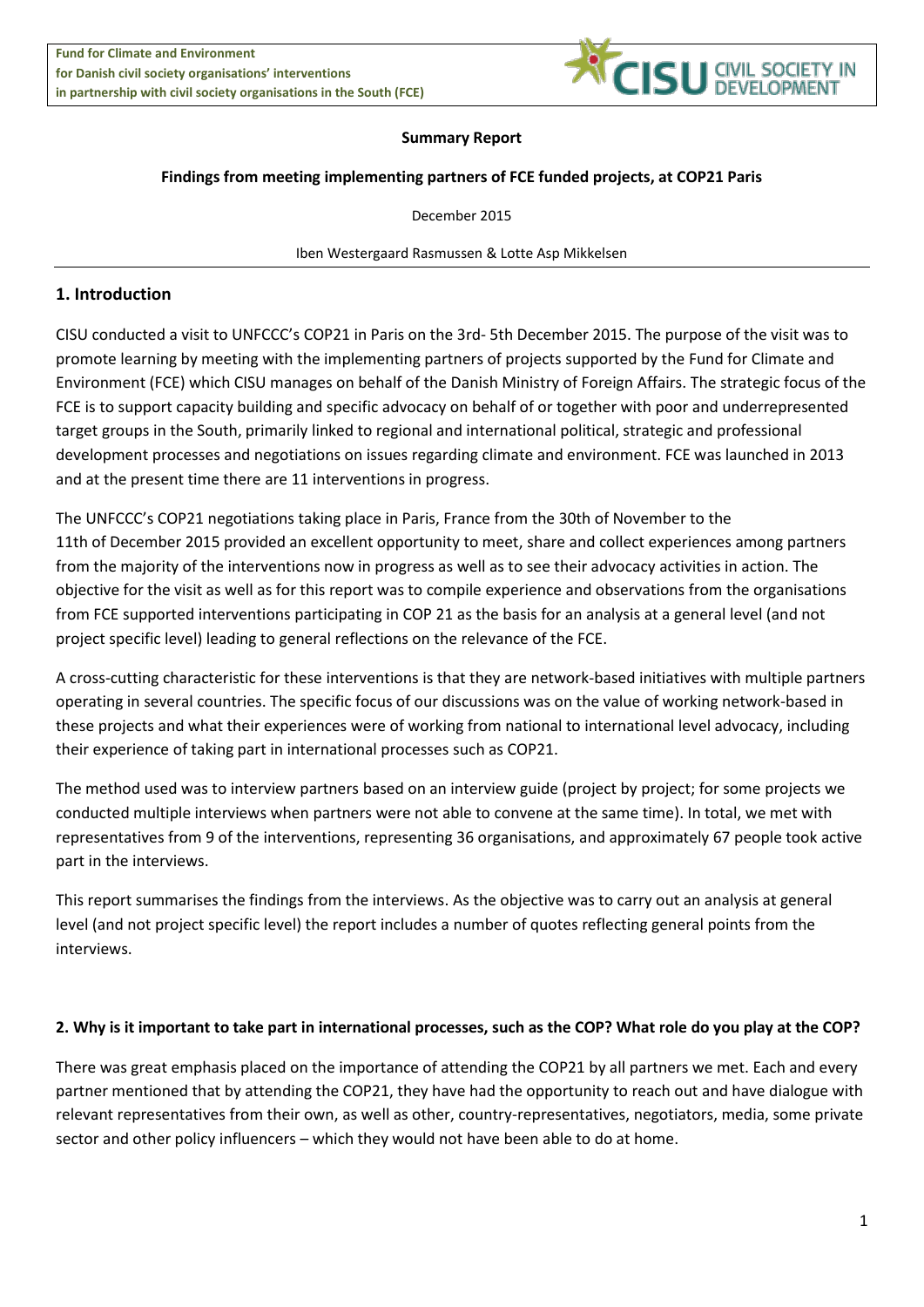

By organising a side event at the COP, whether in the official area or in the areas accessible to the public, they were able to inform the global audience on their project, issues related to climate change and generally create awareness and provide information. In addition to side events at the official area of the COP (which most projects had organised at least one of), some held side events at the civil society area (open to all); participated as panellist at other events; provided flyers/brochures/DVDs/information materials and disseminated them in both areas of the COP; held meetings with negotiators, Ministry delegates, government officials, other CSOs, donors, academics/researchers, private sector and networks during the time at the COP. In this way all organisations saw COP as an excellent opportunity to networking and getting relationships cemented as well as creating visibility around the interventions supported by the FCE.

Partners explained that the ease of access to the officials at the COP was remarkable. They found it very easy to get access to the relevant people which gave them the opportunity to share a wide range of information, as well as set up meetings for after the COP (many informed that they anticipated follow-up meetings as well as visits from high level policy officials to their local areas in the near future). They perceived these contacts as extremely important for their advocacy work and for getting their messages across. They found that they were often called to meetings and requested to respond to certain issues on climate change related to their area of work (civil society, indigenous people, gender, youth or other specific issues) following their first meetings with the representatives. These channels gave them the chance to feed in their local knowledge to national and international level agendas, which they said were also highly appreciated by the officials. Some representatives of civil society organisations were even included in the official delegations of their countries. The role of civil society was to update the negotiators and provide them with evidence from the grass root level. On the other hand civil society was able to follow – and maybe even influence – the negotiations much closer than otherwise. This was also mentioned as a way of developing stronger ties between civil society and governments.

By taking part in the COP, they felt *able to bring local issues to a global audience by having a global voice.* Additionally, the organisations and the individuals representing the organisations mentioned that they were strengthened at many levels from taking part in such a global event. They gained knowledge from others on specific technical issues related to climate change, but also on issues which are not directly related to climate change. For some, this was their first or second time out of their country and the amount of exposure they gained at such an event was ground breaking for them on a personal and professional level. They gained motivation for their work and also input and inspiration – and brought back a number of contacts for their network.

Some partners informed that they have had dialogue with some level of national government/representatives of government drafting the Intended Nationally Determined Contributions (INDCs), prior to going to COP21. And by taking part in the COP, the organisations expressed that they strengthened their credibility and legitimacy amongst the policy makers/negotiators/officials as well as amongst other audiences (other CSOs, for example). They showed that they are credible partners on issues of climate change by being present, having their voice heard and engaging in serious dialogue.

# **3. What are the advantages from working in networks?**

All partners agreed that global issues need global solidarity and global action. The south countries around the world face the same challenges and therefore it makes great sense to work network-based as similar challenges require similar solutions.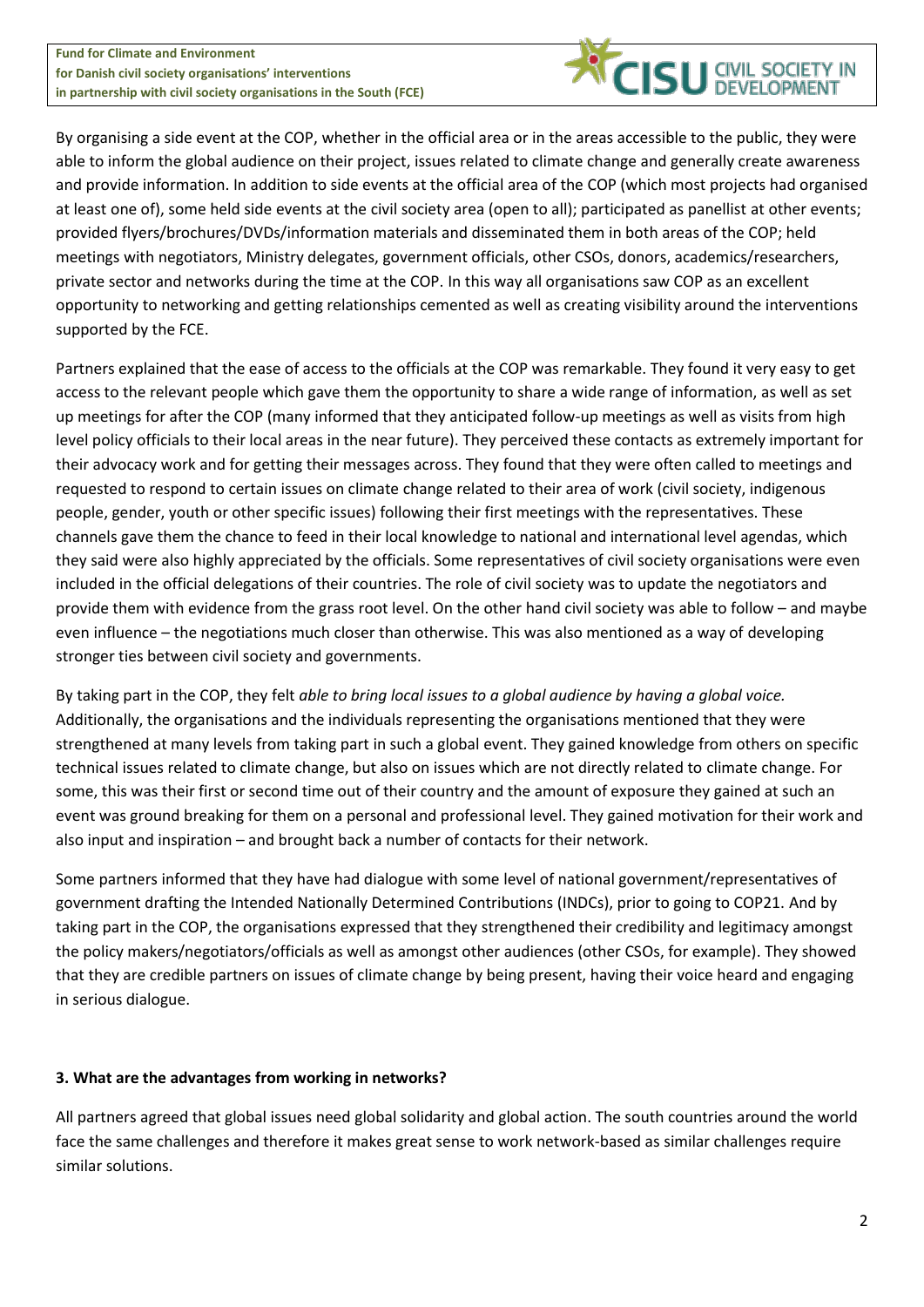**Fund for Climate and Environment for Danish civil society organisations' interventions in partnership with civil society organisations in the South (FCE)**



## *Sharing of experiences and information generates cross learning*

Facing the same challenges, members of the network can share experiences, knowledge and methods of working. Evidence gathered at grass root level can be aggregated and shared and in this way mutual learning is generated. We also found that the connections and personal relationships formed within networks encouraged and motivated people in their work. As such, each organisation's work was strengthened by being part of the network. Partners also mentioned that it is a "push factor" to see partners from other countries progress and that an organization in this way is inspired to move forward. '*The experiences of others make you see challenges and barriers as well as opportunities.'*

## *Coordination of work*

Working network-based makes duplicating of efforts in each country less likely '*which would be a waste of resources as we would be trying to each invent things by ourselves*'. Organisations mentioned that having access to the experiences of others made them see challenges and barriers as well as opportunities. It also made it possible to draw on the knowledge accumulated by the network and in this way build on each others' work. Having a common vision made it possible to coordinate action/planning and avoid going completely different directions with the same message. In this way working in networks can strengthen interventions.

# *Stronger voice and outreach*

All organisations told us that the benefit from working in networks and alliances was that they got a **stronger voice** and were taken seriously by the decision-makers in government and also by the media. Networks were easier heard, brought together different voices, expertise and contributions. The case studies and evidence from the local level were also brought to the international level by sharing with the networks and partners in the projects – and further out to international audiences – such as the COP.

Organisations that were members of a global network mentioned that their **outreach** was much greater and that they were able to reach a global audience with their message. It broadened the scope of the intervention and reached more people/organisations. Another advantage mentioned was that membership of a network can give access to other member organisations' networks and in this way possibility to reach more people with the message.

We were also told that organisation's credibility is enhanced when being part of a strong and recognized network. It was 'important for networks at national level to say they are part of a bigger network – a bigger picture'. This had in some cases spurred a growing interest from new potential partners and opened doors to new donors and to new departments of government. '*Government has to listen to you when you have a strong network'*. Also working with the media is easier when you are organized as a network. By having worked together on a global tool (such as CARE's Joint Principles for Adaptation), the government could see that it was not just a local/national initiative trying to "audit" the government but a global initiative being used elsewhere.

#### *Challenges*

The challenge mentioned of working network-based was the expenses of meeting physically across continents or countries which makes it difficult to meet frequently. Partners use teleconferences and Skype, but acknowledged that it is not as good for interaction as a physical meeting. Language barriers were also mentioned as a challenge by the international networks. Another challenge mentioned was that processes can be delayed either when network partners do not agree on what direction to move or when one partner is delayed in their work it can sometimes delay the whole process. Lastly, it was mentioned that funding for networks is a challenge and that it is important with a certain amount of resources to be efficient.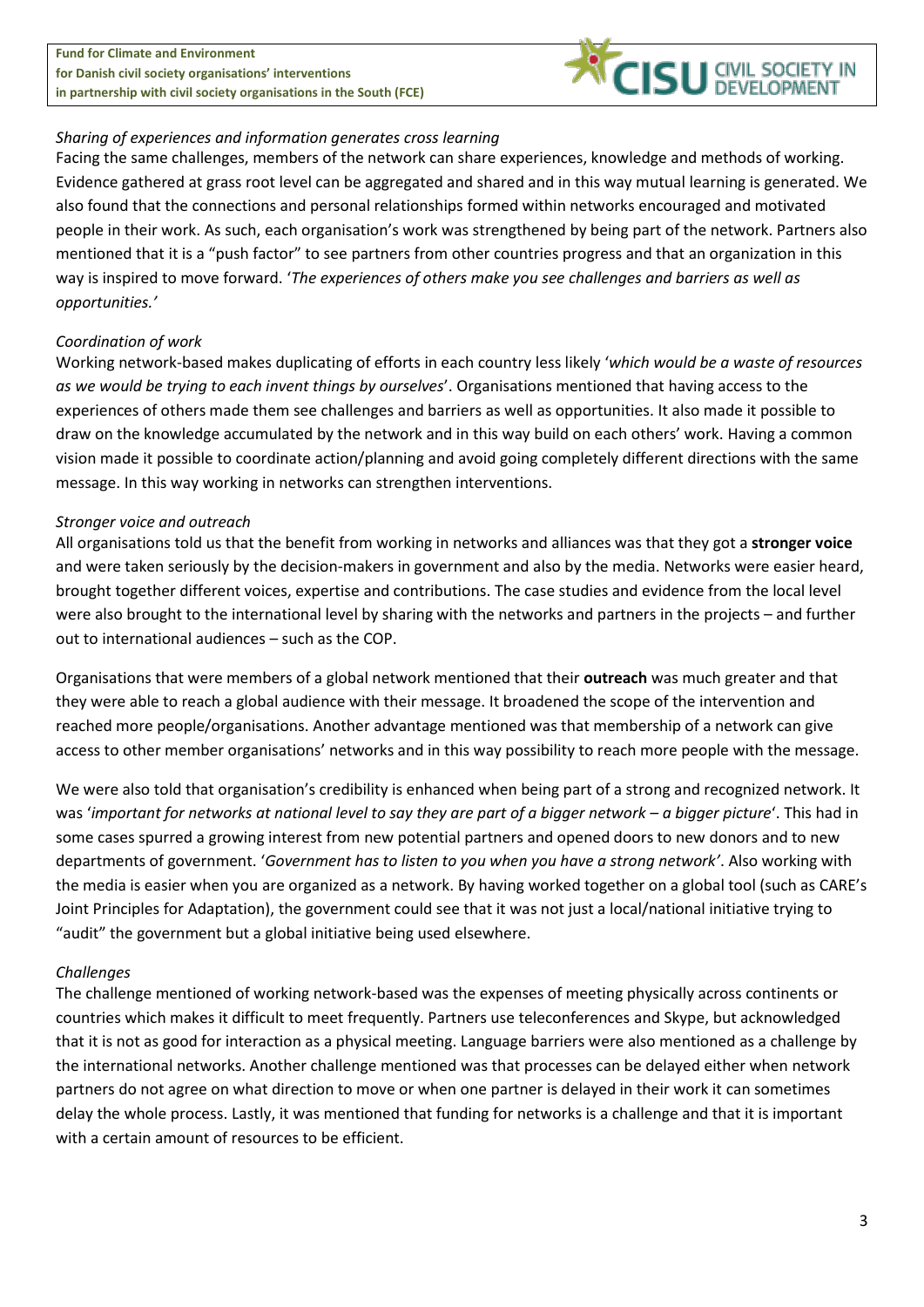

While the organisations emphasised the benefits from working in networks with multiple actors at multiple levels, some also they also mentioned that in order to be effective, networks require some amount of coordination and clarity on roles and responsibilities of the various partners. Coordination of the networks varies from project to project.

# **4. What difference has the funding from the FCE done for your work?**

The strategic focus of the FCE is to support capacity building and specific advocacy on behalf of or together with poor and underrepresented target groups in the South, primarily linked to regional and international political, strategic and professional development processes and negotiations on issues regarding climate and environment.

We found that the projects all have elements of connecting practice at local level to policy at national level and higher levels: by bringing local level case studies or examples and issues from local level, forward to the national level and on to regional and/or international level advocacy. Some projects also provide examples of how they were working on *planning* at local level in districts/municipalities with the relevant authorities. If plans were not done well and made relevant at local level, then issues of climate change and adaptation were not taken forward to national level and the national level planning would often not include local level elements on adaptation.

By providing cases and examples to national level, authorities are able to see evidence of 1) climate change effects on local communities, and 2) examples of how local communities are dealing with issues of climate change by means of adaptation initiatives and mitigation. It is important to generate evidence and knowledge from local community level in order for 1) communities themselves to become aware and knowledgeable, and 2) for policy makers, policy influencers, and policy implementers to become more aware and knowledgeable. *"We work to ensure that local needs are reflected and addressed appropriately in national/regional and global agendas."*

It was evident from all meetings that there is a clear demand as well as need for funding for advocacy work in the Global South. Many pointed to the fact that hardly any donors offer funding for networks of this type and funding for advocacy work from local level to international level can also be difficult to find. Partners explained that the FCE has provided support for some processes which had been initiated but were often put aside due to lack of support and prioritisation. The fund has enabled them to build on these processes. Gathering evidence for use in advocacy related work requires time and resources, which this fund has provided. This link between policy making and practice is often not made, leaving policy and practice far from each other, with poor results.

Funding the watch dog role of civil society organisations was also found important – and within a network this role can be multiplied and the voice of the people has the opportunity to become louder and reach further. The fund is important to enable partners to coordinate their work, which ultimately makes the work more efficient and effective. "*The funding has enabled us to reach further and gain a multiplier effect."* Some partners mentioned that even though the funding is relatively small (as it is spread out across many partners) when working in this type of network-based initiative, they find it highly relevant and valuable as it provides the opportunity to actually work across partners, countries and continents on issues of common interest. It funds activities which are otherwise difficult to find resources for.

It is recommended that the value of each partner in a network is considered during and at the end of the projects. In some cases there are examples of many partners in the network, with some having very small roles to play. Coordination of their engagement needs to be considered in relation to efficiency and effectiveness. Some partners mentioned that there may be less partners involved in possible future phases of their projects.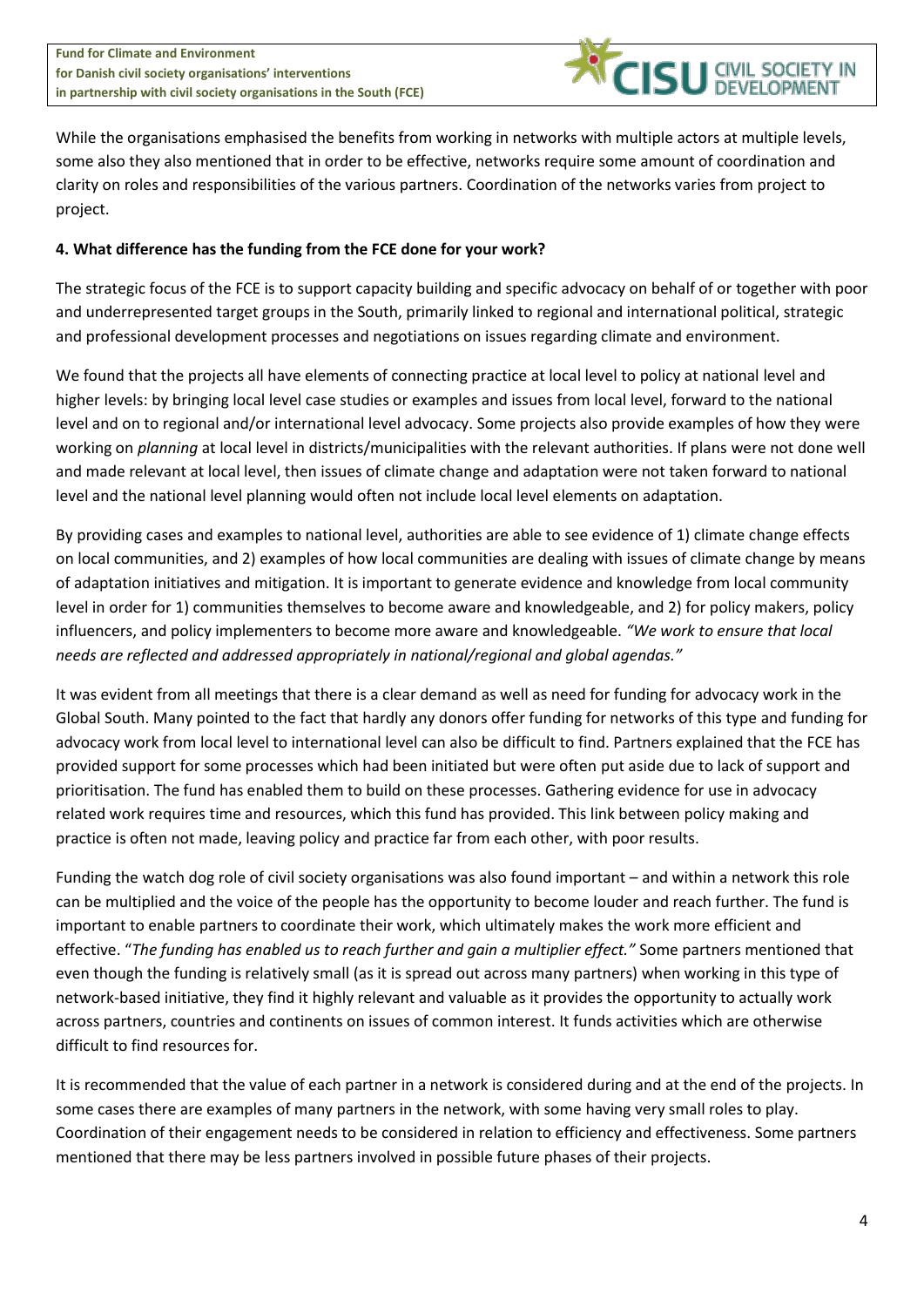

## **5. The importance of the partnership with a Danish organisation**

Some of the discussions with partners also centred on the role and value of the partnership with their Danish partner. Generally, the partners we met expressed that they have mutual benefit and mutual learning from the partnerships. *"Equal partnerships provide a space for fruitful dialogue.*"

Many have had a long term relationship with each other where they expressed the importance and motivation of working together on long term common goals and also the value of working together at a partnership level rather than at project level – expressing that the collaboration goes beyond the project framework. One organisation expressed that *"the organisational support to us is just as important as the actual project. It is important to feel that our Danish partner finds the organisational development part of the partnership important - this gives us strength. We have gained knowledge on transparency and sustainability of the organisation. We value that our partner takes interest in developing us as an organisation."*

Danish partners often provide knowledge on technical or specific issues as well as provide contacts to other potential partners or networks, as well as knowledge on possible funding opportunities. They also assist partners in understanding donor requirements. The Danish partner was often acknowledged as having experience with national and international advocacy work, which is valuable for the partners to learn from. Additionally, the Danish partner is highlighted as being important for making projects, results and partner organisations visible in other fora and networks, which broadens outreach. One partner also mentioned that if they did not have an international partner, they would find it difficult to operate at international level. The Danish partner also provides them with important information from the north, which is important for their international advocacy work (this could for example be which international processes are taking place; or European level processes/fora and discourses of relevance).

The Danish partner highlighted that the partnerships are important for them as the partners provide them with evidence which they can use for their own advocacy and information work. They also found that the partnerships gave them input, knowledge and motivation to work towards common long term goals. They found value in linking partners with each other across countries/projects/continents to cross-fertilise learning and enable knowledge sharing and working together with partners on finding common solutions/seeing whether there are common solutions to similar problems in different contexts. "*The partnership really does go both ways."*

# **6. Conclusion**

Our meetings with many partners of interventions supported by the Fund for Climate and Environment provided us with an overall positive perspective on the purpose, effects and results of these interventions. We experienced that partners found the opportunity to work in partnerships as well as in networks across countries and continents from local to national, to regional and international levels, as relevant and important. While the organisations emphasised the benefits from working in networks with multiple actors at multiple levels, they also mentioned that the networks need a minimum amount of coordination as well as clarity on roles and responsibilities of the partners, including consideration of value added of each partner, in order to minimise the risk of having a diluted network spread out on many small partnerships. It is therefore recommended that the assessment of future applications will address these observations on networks.

The interviewed organisations valued the possibility of bringing local level evidence to national and international advocacy levels and appreciate the opportunity to share experiences and learn from many other partners on issues of common interest, but with many perspectives and angles, within climate change. Participating in international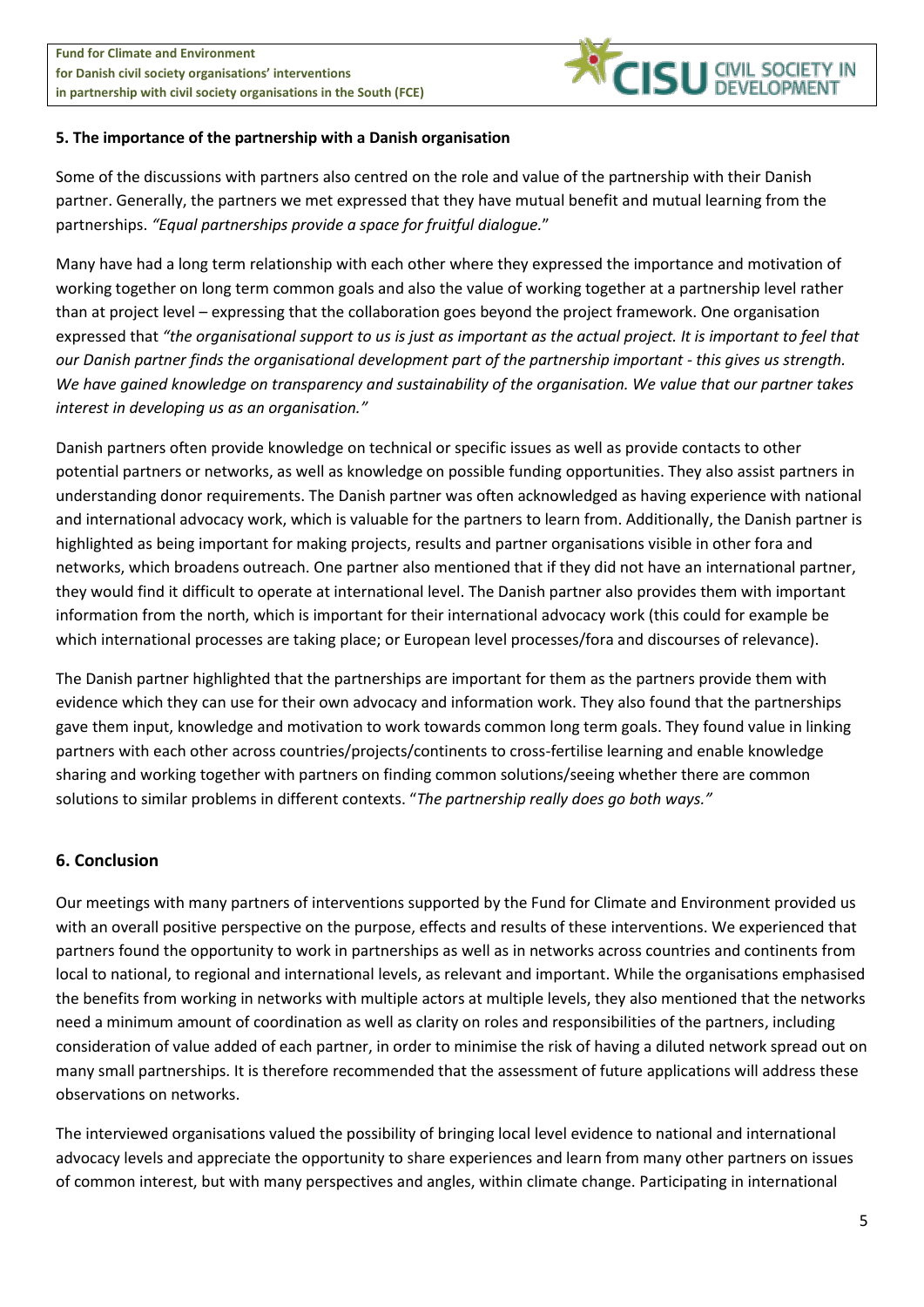

processes such as the UNFCCC COP21 was a great opportunity for the many partners and provided space for them to voice their knowledge and expressing opinions as well as gave them contacts for the future. The partnerships are perceived as mutually beneficial at levels beyond the scope of these projects.

We therefore conclude that the Fund for Climate and Environment lives up to its strategic focus of supporting capacity building and specific advocacy on behalf of or together with poor and underrepresented target groups in the South, primarily linked to regional and international political, strategic and professional development processes and negotiations on issues regarding climate and environment.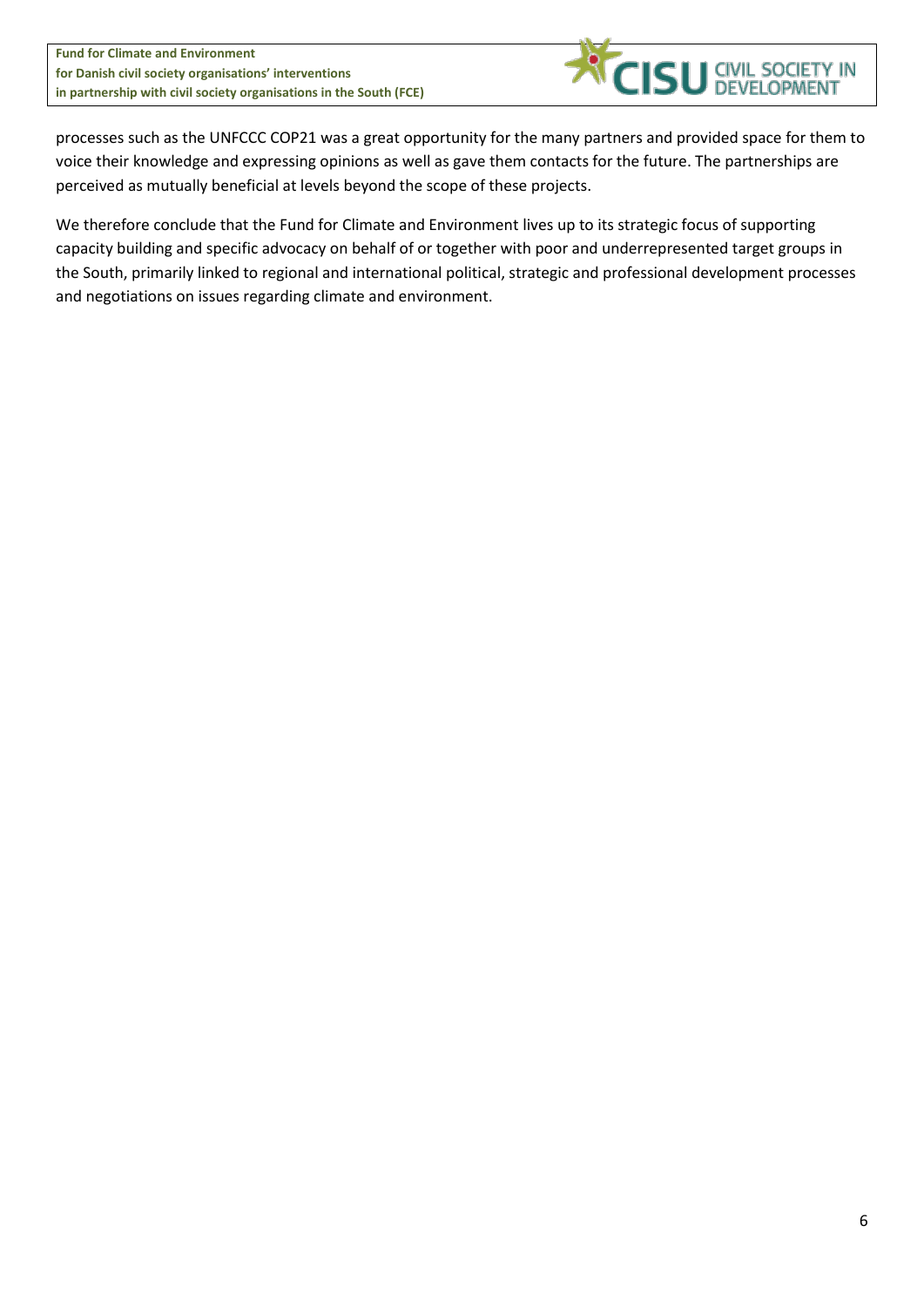

# **Annex 1: Organisations met at COP21, Fund for Climate and Environment**

# **COP 21 Monitoring visit Schedule Fund for Climate & Environment, CISU Participants from CISU: Iben Westergaard Rasmussen & Lotte Asp Mikkelsen**

|                  |                         | Danish grant            |                                                        |                       | No. of                   |                   |
|------------------|-------------------------|-------------------------|--------------------------------------------------------|-----------------------|--------------------------|-------------------|
| Date             | <b>Approximate Time</b> | Organisation            | <b>Partner organisations</b>                           | CISU Project ref. No. | <b>prganisations met</b> | No. of people met |
| Thursday         |                         |                         |                                                        |                       |                          |                   |
|                  |                         |                         |                                                        |                       |                          |                   |
|                  |                         |                         |                                                        |                       |                          |                   |
| 03-dec 13-14     |                         | DanChurchAid            | <b>ACT Alliance Uganda</b>                             | 14-1566-LI-okt        | $\mathbf 1$              | $\mathbf{1}$      |
|                  |                         |                         | PINGOs Forum, MPIDO, ILEPA                             |                       |                          |                   |
| 03-dec 14-15     |                         | <b>IWGIA</b>            | Kenya                                                  | 14-1571-LI-okt        | 4                        | $\overline{7}$    |
|                  |                         |                         |                                                        |                       |                          |                   |
|                  |                         |                         | OJEWP, APCOB, Fundación del                            |                       |                          |                   |
| 03-dec 17-18     |                         | Verdens Skove           | Rio                                                    | 13-1388-LI-okt        | 4                        | 8                 |
|                  |                         |                         | INFORSE South Asia, INSEDA,                            |                       |                          |                   |
|                  |                         |                         | CANSA, Grameen Shakti,<br>Centre for Rural Technology  |                       |                          |                   |
|                  |                         |                         | (CrRT) Nepal, Women's Action                           |                       |                          |                   |
|                  |                         |                         | for Development (AWFD),                                |                       |                          |                   |
|                  |                         |                         | Integrated Development                                 |                       |                          |                   |
|                  |                         |                         | Association (IDEA), INFORSE                            |                       |                          |                   |
| 03-12-2015 19-20 |                         | DIB                     | DK                                                     | 14-1569-LI-okt        | 8                        | 15                |
|                  |                         |                         |                                                        |                       |                          |                   |
|                  |                         |                         |                                                        |                       |                          |                   |
| Friday           |                         |                         |                                                        |                       |                          |                   |
|                  |                         |                         |                                                        |                       |                          |                   |
|                  |                         |                         |                                                        |                       |                          |                   |
|                  |                         |                         | LIDEMA, Centro Humboldt,                               |                       |                          |                   |
| 04-dec 12-13     |                         | CARE                    | Associacion Sotz'il                                    | 1381                  | $\overline{2}$           | 3                 |
|                  |                         |                         |                                                        |                       |                          |                   |
|                  |                         |                         | POINT Myanmar & IPF                                    |                       |                          |                   |
| 04-dec 13-14     |                         | <b>IWGIA</b>            | Thailand                                               | 15-1686-LI-sep        | $\overline{2}$           | $\overline{2}$    |
|                  |                         |                         |                                                        |                       |                          |                   |
| 04-12-2015 15-16 |                         | SustainableEnergy       | <b>ENDA/INFORSE West Africa</b>                        | 13-1385-LI-okt        | $\mathbf 1$              | $\mathbf{1}$      |
|                  |                         |                         |                                                        |                       |                          |                   |
|                  |                         |                         |                                                        |                       |                          |                   |
|                  |                         |                         |                                                        |                       |                          |                   |
|                  |                         |                         | Red Cross partners: Georgia;                           |                       |                          |                   |
| 04-dec 17-20     |                         | Danish Red Cross        | Armenia; Kenya; Malawi;<br>Nepal, IFRC Resource Center | 1565                  | $\overline{7}$           | 15                |
|                  |                         |                         |                                                        |                       |                          |                   |
|                  |                         |                         |                                                        |                       |                          |                   |
| Saturday         |                         |                         |                                                        |                       |                          |                   |
|                  |                         |                         | CISONECC/Malawi                                        |                       |                          |                   |
|                  |                         | <b>CARE Denmark SV-</b> | CEPA/Malawi, PACJA, CARE<br>Kenya, PFSC/CC/DD Niger,   |                       |                          |                   |
| 05-dec 9-113     |                         | Adapt+ALAP              | CCWG Vietnam; Nepal partner                            | 1381, 1564            | 8                        | 15                |
|                  |                         |                         |                                                        |                       |                          |                   |
| <b>TOTAL</b>     |                         |                         |                                                        | 9 projects            | 37 organisations         | 67 people         |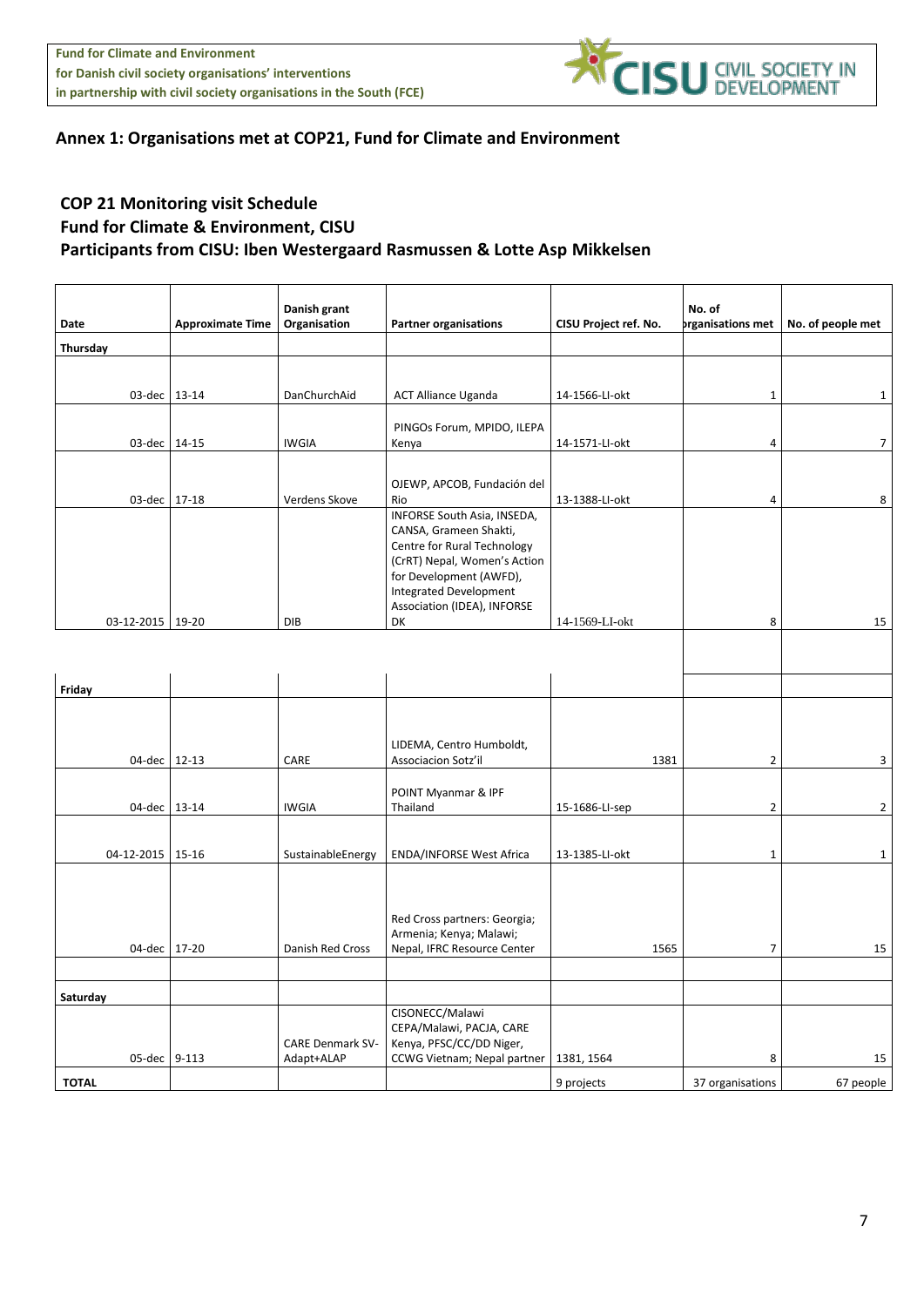

#### Annex 2: Terms of reference

# **ToR for visit to**

## **COP21, Paris December 2015**

## **Donna Mayer and Iben W. Rasmussen**

## **1. Background**

The Fund for Climate and Environment for Danish civil society organisations' interventions in partnership with civil society organisations in the South (henceforth called the Fund for Climate and Environment) supports Danish popular organisations' cooperation with partner organisations, networks and alliances, primarily in developing countries. The FCE is financed by the Danish Ministry of Foreign Affairs, which has also laid down the overall framework for grants.

The strategic focus of the FCE is to support capacity building and specific advocacy on behalf of or together with poor and underrepresented target groups in the South, primarily linked to regional and international political, strategic and professional development processes and negotiations on issues regarding climate and environment.

FCE has been functioning since 2013 and at the present time there are 11 interventions in progress.

A cross-cutting characteristic for these interventions are that they are network-based initiatives with multiple partners operating in many different countries.

The UNFCCC's COP21 negotiations taking place in Paris, France from the  $30<sup>th</sup>$  of November to the 11<sup>th</sup> of December 2015 gives us an excellent opportunity to meet and share with partners from the majority of the interventions now in progress as well as to see their advocacy activities in action.

#### **2. Objective**

In order to promote learning for The Climate and Environment Fund and how it is to be monitored

#### **Specific areas of interest for our visit were the following:**

# **a. Cross-cutting learning and sharing between grant-holders and their partners**

- How the FCE inventions support the work of the **grant-holders and their partners** in affecting regional and international processes and negotiation, in this concrete case, the COP21.
- Their experiences with developing and/or affecting law-making and/or agreement documents on country, regional and international level.
- Their experiences with monitoring and tracking of agreed-upon measures, such as INDCs.
- Their views on how legitimacy, transparency and accountability relates to the goal of advocacy taking root among poor target groups.

# **b. Cross-cutting monitoring of FCE**

How are these interventions concretely contributing to the strategic objective of the fund in its entirety and generate inputs which can inform the decisions CISU makes in regards to further development of the requirements, guidelines and application processes for the FCE.

#### **3. Outputs**

The visit will lead to the following outputs: